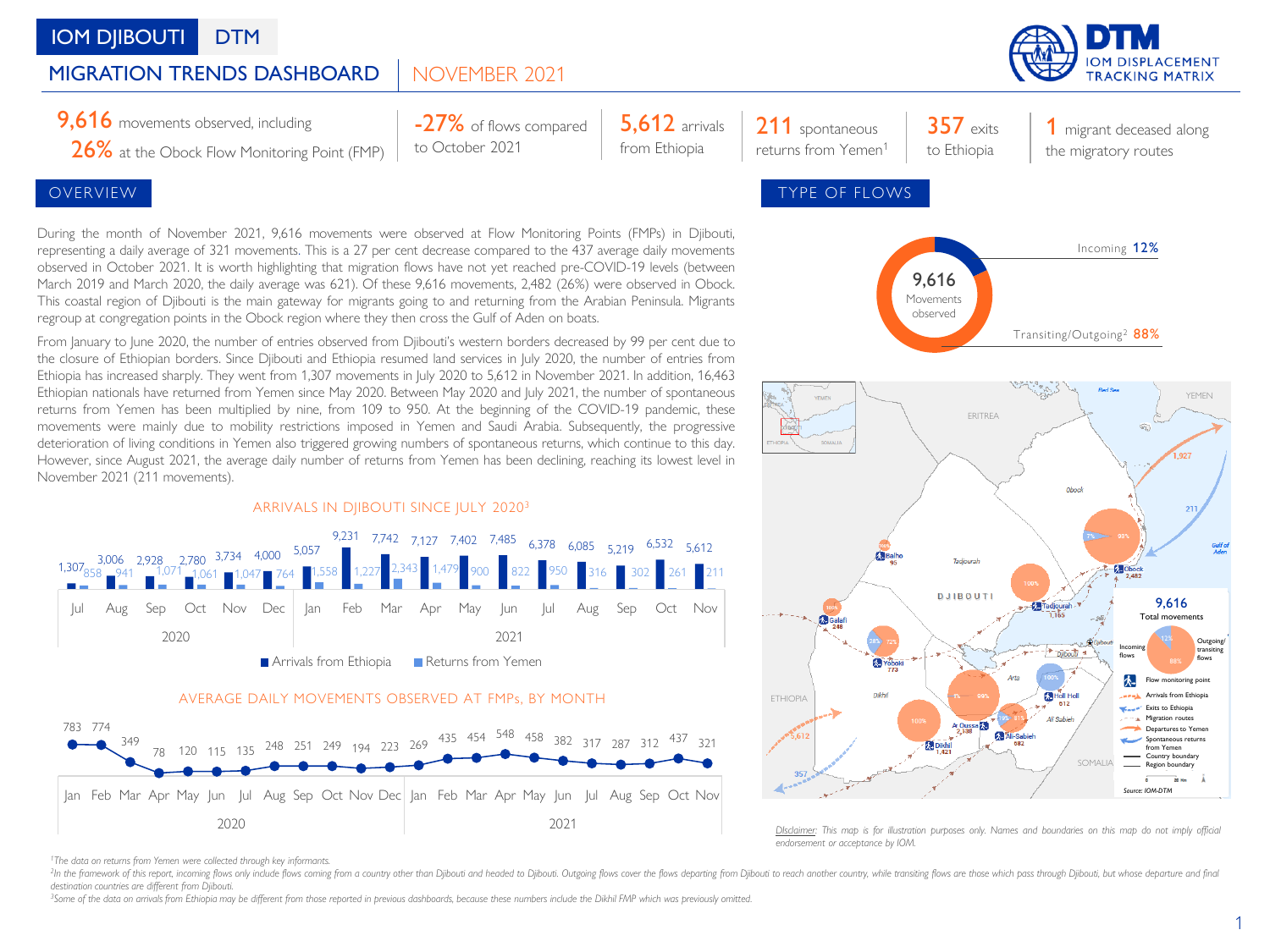## ARRIVALS FROM ETHIOPIA



As a nationwide state of emergency was declared in Ethiopia on 2 November 2021, flows from Ethiopia declined in November 2021, with a total of 5,612 arrivals observed, which represents a 14 per cent decrease compared to October 2021 (6,532 movements). This brings the total entries from Ethiopia in 2021 to 73,870.

More than half of the migrants arriving from Ethiopia transited through the Ar Oussa, Ali-Sabieh and Holl-Holl FMPs in the region of Ali-Sabieh (56%) and a quarter of them (25%) were observed in Dikhil.

The main region of departure of migrants coming from Ethiopia was Oromia (65%), followed by Amhara (23%). Only 7 per cent originated from Tigray. Data show that all of the migrants who came from Tigray and most of those who left the regions of Oromia (87%) and Amhara (81%) intended to reach the Arabian Peninsula, while the majority of migrants who came from other regions in Ethiopia reported that they would stay in Djibouti.



Since the beginning of 2021, a total of 10,369 spontaneous returns from Yemen have been registered. During the month of November 2021, 211 migrants arrived from Yemen on the Djiboutian coast, which represents a 19 per cent decrease compared to the flows observed in October 2021 (261 returns). This decrease in notably attributable to the intensification of the Ethiopian crisis and the interruption of Voluntary Humanitarian Return flights organised by IOM Yemen. It is also worth noting that Assisted Voluntary Return and Reintegration (AVRR) activities implemented by IOM in the Obock region were suspended following the declaration of a nationwide state of emergency in Ethiopia. In addition, according to DTM Yemen, 1,927 migrants arrived in Yemen from the Obock region in November 2021, which represents a 37 per cent decrease compared to October 2021 (3,062). This sharp decrease is mainly due to the tightening of restrictions along Yemen's maritime borders.

### ARRIVALS FROM ETHIOPIA, BY REGION OF DEPARTURE AND INTENDED DESTINATION



<sup>4</sup>It should be kept in mind that the means of transport used by Ethiopian migrants vary: while most of them return on foot from Obock to Ali-Sabieh, the majority of Tigrayan migrants returning from Yemen cross the border at Balho and Galafi by car or by bus, which makes it more difficult to *record their movements.*

In November 2021, 357 exits to Ethiopia were observed, which represents a 33 per cent decrease compared to the previous month (536 in October 2021). This brings the total exits to Ethiopia in 2021 to 4,373.

Most of the migrants who were headed to Ethiopia in November 2021 were identified in the region of Ali-Sabieh (81%), 17 per cent passed through Balho in the region of Tadjourah and 2 per cent through Dikhil.

They were mainly travelling towards the region of Oromia (74%) and 16 per cent intended to reach Amhara. A smaller proportion of migrants were headed to the regions of Afar (7%) and Dire-Dawa (3%),

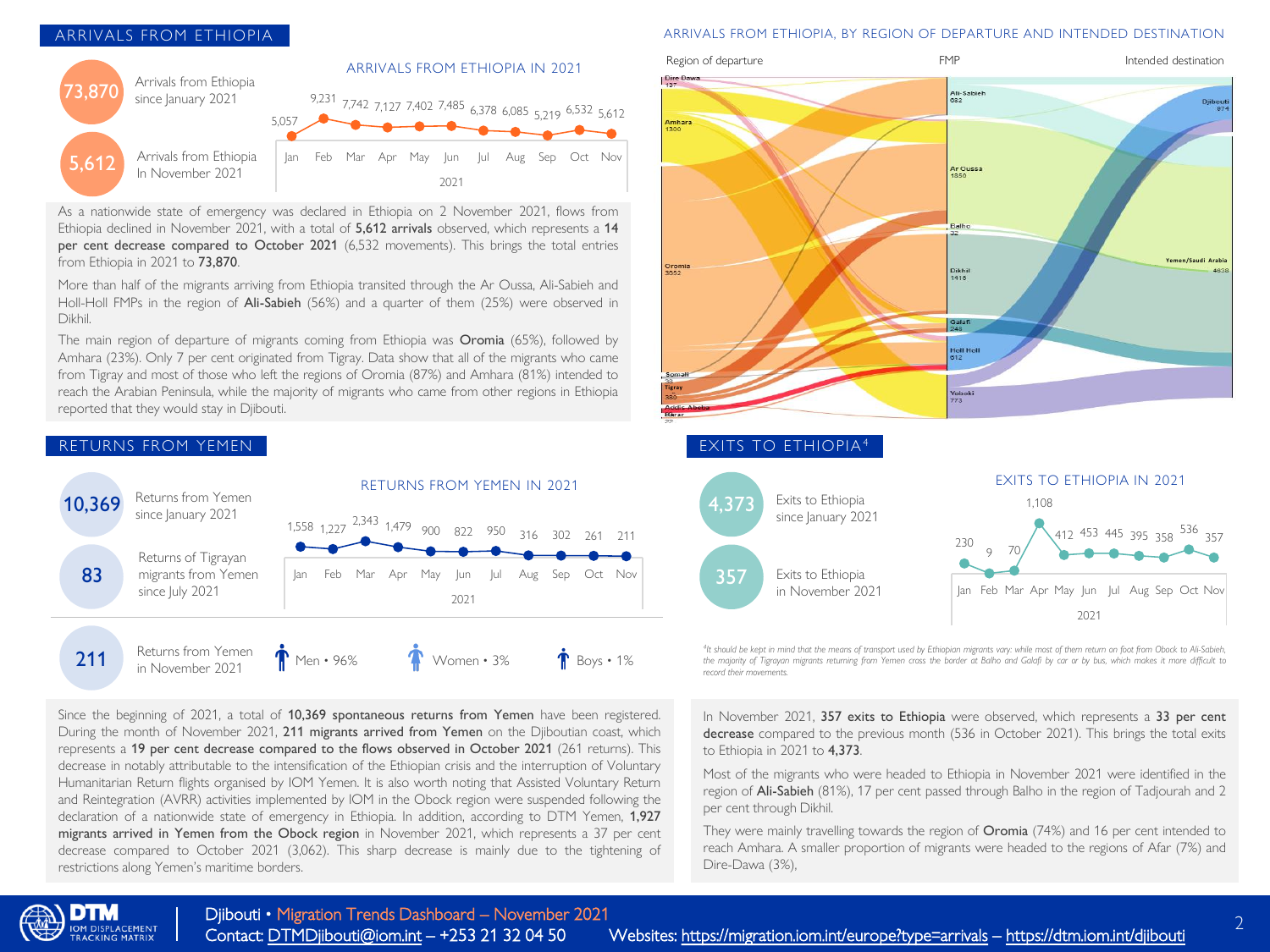## DEMOGRAPHIC AND SOCIO-ECONOMIC PROFILE



TRAVEL CHARACTERISTICS

Lower secondary

1%

In November 2021, most of the migrants observed at FMPs had departed from Ethiopia (87%) and 13 per cent came from Yemen. Their main intended destination was Yemen (63%), followed by Saudi Arabia (14%).

The migrants observed were mainly travelling for economic reasons (92%; among which 89% were seeking job opportunities), while 8 per cent were returning to their place of habitual residence. Most of them (93%) were travelling on foot at the transit points.

In addition, among the 382 individuals surveyed through the FMS, 69 per cent reported that they faced obstacles during their journey. The main challenges mentioned were hunger and/or thirst (cited by 84% of the individuals who encountered difficulties). A large proportion of migrants also faced trouble at sea (67%) or lacked shelter for sleeping (35%).

## MIGRANTS STRANDED IN DJIBOUTI





1 person living with a physical disability

100%



In November 2021, most of the migrants identified at FMPs were adults (77% of men and 9% of women), while 14 per cent were minors (12% of boys and 2% of girls). Almost all of them (99%) were Ethiopian nationals. In addition, among the individuals observed, three were younger than five years old, three were pregnant or lactating women and one was living with a physical disability.

Among the 382 individuals surveyed (of which 85% were males and 15% were females) through the Flow Monitoring Surveys (FMS), 63 per cent (notably 66% of males) had not received any kind of formal education and 28 per cent had reached the primary level. It is also worth highlighting that a significant proportion of females (17%) had received a religious education.

Most of the interviewed travellers (88%) were **looking for a job**. This was the case of all of the female migrants surveyed. Among the male migrants, 11 per cent were unemployed but were not looking for work, 2 per cent were daily workers and 1 per cent were self-employed.



Some migrants transiting through Djibouti who are on their way or coming back from the Arabian Peninsula remain stranded in Djibouti, mainly due to the lack of resources to continue their migration journey. These migrants find themselves stranded in informal settlements along the migration corridor in Djibouti, where they have little or no access to basic services and are exposed to protection risks. Their priority needs include drinking water, food, hygiene kits and non-food items.

As of 30 November 2021, 532 migrants were stranded in seven informal sites. More than half of them (55%) were located in the Obock region, while 36 per cent were stranded in Ali-Sabieh and 9 per cent in Tadjourah.